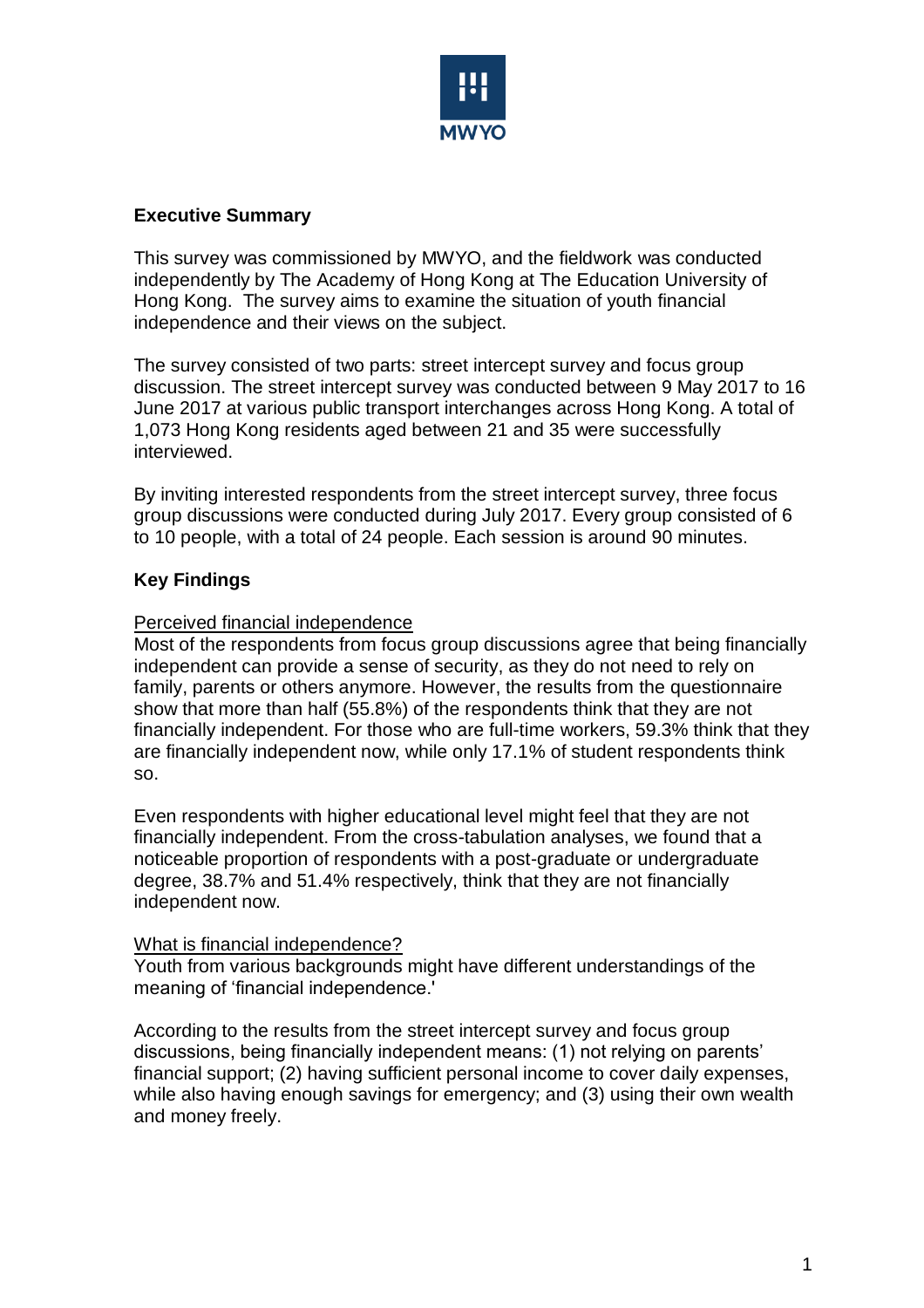

These three interpretations reflect different young people's thoughts and needs. For those who are still relying on parents, 'being financially independent' means no longer relying on family fiscal support. For young adults who have already entered the workforce, 'being financially independent' means having enough income for daily spending and savings. The others think that being financially independent means having the freedom to use their wealth and money for whatever they want. To better understand the level of financial independence of Hong Kong youth, taking note of all three of the above perspectives is important.

### Dependence on parents

Every young people will eventually transit from being financially dependent on their parents to being financially independent. Some respondents from focus group agreed that 'financial independence' means no longer rely on parents.

In the survey, only a small proportion of respondents depend on parents' financial support. The majority of those surveyed (88.6%) state 'personal working income' as their income source. Most of the respondents receive neither one-off financial support after 18 years old (70.8%) nor regular financial assistance (76.2%) from parents. For those who are full-time workers, only 4.2% are receiving regular financial assistance from parents, while 59.1% student respondents are now receiving regular financial assistance.

From the above findings, it might seem that young respondents are not heavily relying on parents' financial support. However, we cannot overlook other kinds of support from parents, especially in terms of housing.

From the focus group discussions, we find that while most of the respondents claim that they are not relying on parents' financial support, almost all of them are still living with their parents. Some agree that it is hard to define youth's status of 'financial independence,' as many of them are still living with parents. Respondents add that among the four necessities of life (i.e., food, clothing, housing, and transport), housing remains the biggest obstacles for young adults to achieve independence. Some respondents also mention other kinds of supports, including mobile services monthly fee, petty cash or other household expenses.

#### Insufficient income

With steady working income, young people can rely on parents' financial support less. However, results from the survey show that having insufficient income is a common challenge that most respondents are facing.

For those who think they are not financially independent, 42.8% state 'insufficient income' as the main obstacles. Only 54.4% of the respondents whose income source is 'personal working income' also claim that their earnings can cover daily expenses in the past three months.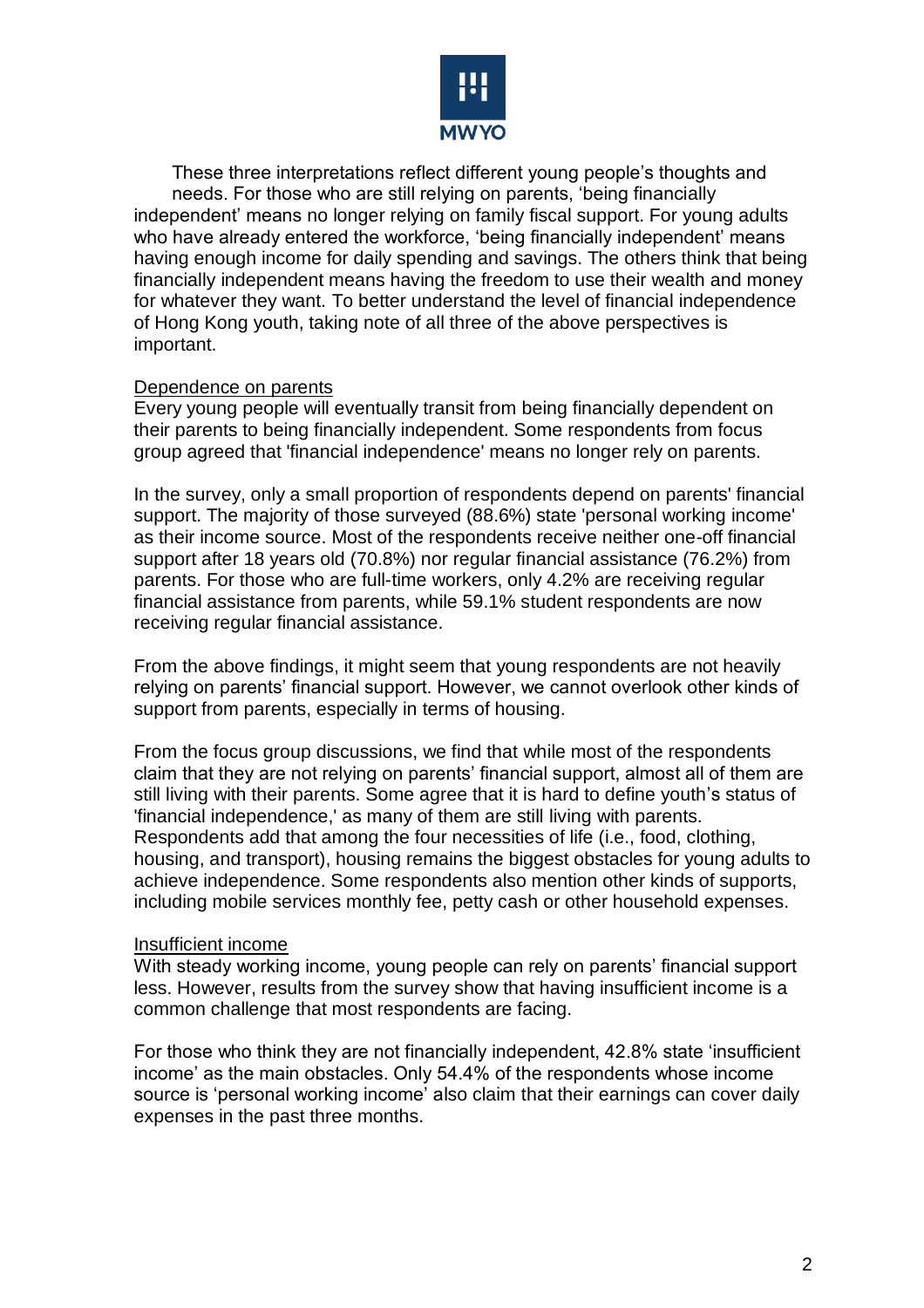

So, what is the minimum amount of monthly income for one to achieve financial independence? Working youth and students might have different answers. Most of the respondents who are full-time workers prefer a monthly income of HK\$20,001 to HK\$30,000 (26.5%) or HK\$30,001 to HK\$40,000 (24.2%). For those who are students, they think that a monthly income of HK\$20,001 to HK\$30,000 (39.7%), HK\$10,001 to HK\$20,000 (21.8%) or HK\$30,001 to HK\$40,000 (18.8%) is sufficient to achieve financial independence.

Respondents from the focus group discussion add that a monthly income of HK\$10,000 to HK\$20,000 should be enough for daily expenses, but not including housing expenses. The others say that the actual income level might depend on many other factors, for example, the number of family members or age of parents, and noting that the income required tends to increase as one progresses into a later stage of life.

As for the minimum amount of savings for one to achieve financial independence, answers are quite extreme too. Respondents who are full-time workers prefer having a savings level of over HK\$1,000,000 (18.6%). Meanwhile, respondents who are students expect a much lower level of savings for achieving financial independence, such as HK\$50,001 to HK\$100,000 (16.0%), less than HK\$50,000 (15.7%) or HK\$100,001 to HK\$150,000 (15.7%).

The difference in the answers might be due to the various backgrounds, ages and saving purposes of respondents. While some respondents from focus group discussions say that a 'sufficient' level of savings should be enough for the down payment of housing, some also state that the savings only need to cover one's living cost for two to three months.

#### Freedom in spending

For some of the respondents, being financially independent means the ability to use their wealth and money freely.

In focus group discussions, some respondents with full-time jobs say that although they can afford daily expenses and accumulate savings based on their income level, it is still insufficient to buy a house and satisfy their wishes, such as further studying or traveling.

On the other hand, most of the respondents are dissatisfied with their current financial situation, and it is mainly due to the inability to purchase their own house and to do whatever they want. One of the respondents raised that he cannot afford the course and examination fee for some professional certificates.

#### Parental support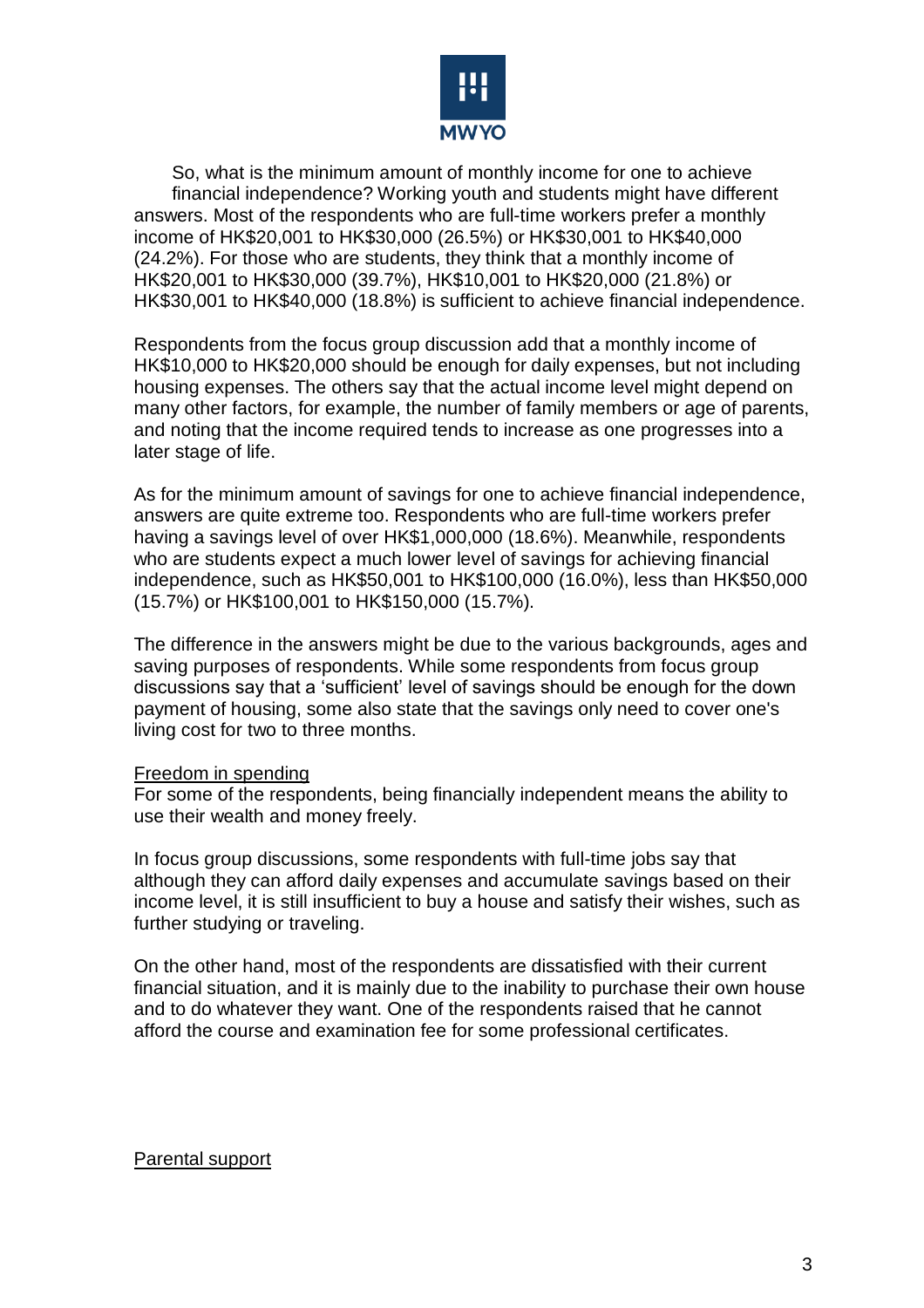

No matter what financial goal young people have, or how they interpret 'financial independence,' it is equally important to cultivate their good habits in money management.

Nearly half (49%) of respondents who think they are now financially independent agree that 'having good role models at home on financial matters' is the most important factor to their financial independence. Respondents from the focus group discussions also have similar views. Most of them agree that a good role model at home is crucial for developing good habits in money management. The others add that while parents can cultivate good habits in money management, friends might also affect their spending patterns.

Family background might be another important factor affecting young people's money management skills and practices. A respondent with a disadvantaged family background said that he had been working since an early age, and it has helped him to develop a good sense of money management.

On the other hand, some respondents still consider financial support from parents as an important factor in achieving financial independence. For those who think they are financially independent, some agree that parents' support in 'buying a property' (31.3%) and 'paying education cost' (30.0%) contributed to their financial independence. For those who are students, financial support from parents is also important. Some respondents from focus groups mention that parents' financial support, especially tuition fee and money allowances, is necessary until they start working.

## Financial education

Results from focus group discussions imply that financial education programs at school are somehow ineffective.

Numbers of respondents agree that financial education in school has 'zero' effect on their money management skills and habits. The others add that most of the financial education programs from school are not attractive to students.

It is important for schools and other related organizations to improve both the quantity and quality of financial education programs. First, schools should consider to incorporate financial education elements into the curriculum. Second, they should review those programs and make sure that they are attractive to youth, to motivate them to build a good habit and skillset on money management.

## **Conclusion**

Young people are in transition from childhood to adulthood and face various challenges, which often include the ability to achieve financial independence.

With that being said, youth from different backgrounds might have different interpretations on 'financial independence.' Some want to be independent of parents' financial support; some want sufficient income to cover daily expenses